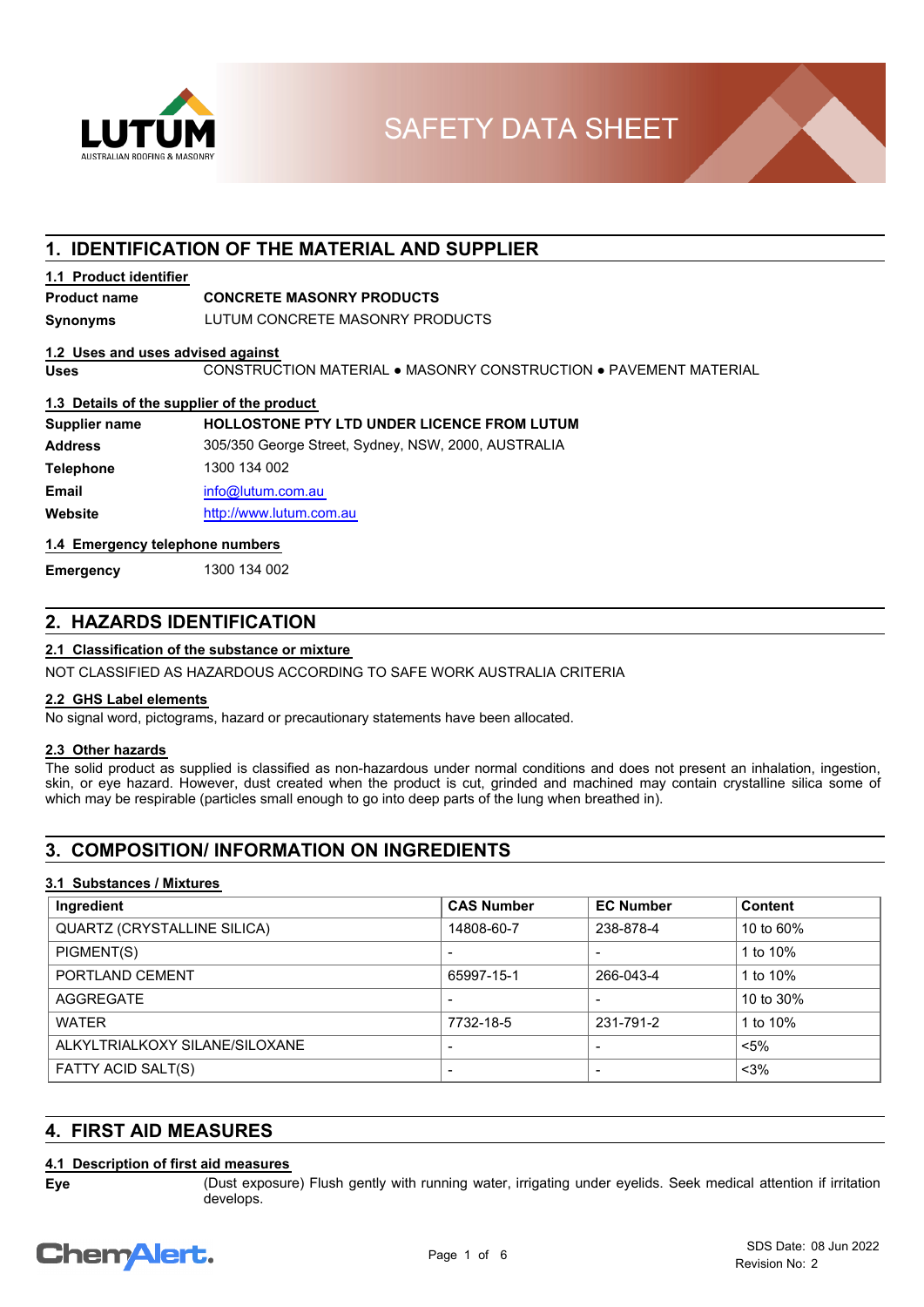**Inhalation** (Dust exposure) If inhaled remove from contaminated area. Apply artificial respiration if not breathing. **Skin** (Dust exposure) Gently flush affected areas with water. Seek medical attention if irritation develops. Due to product form and application, ingestion is considered unlikely. Do not induce vomiting. If symptoms persist, seek medical attention. **Ingestion**

**First aid facilities** Eye wash facilities should be available.

## **4.2 Most important symptoms and effects, both acute and delayed**

See Section 11 for more detailed information on health effects and symptoms.

#### **4.3 Immediate medical attention and special treatment needed**

Treat symptomatically.

# **5. FIRE FIGHTING MEASURES**

#### **5.1 Extinguishing media**

Use an extinguishing agent suitable for the surrounding fire.

#### **5.2 Special hazards arising from the substance or mixture**

Non flammable. May evolve toxic gases if strongly heated.

#### **5.3 Advice for firefighters**

No fire or explosion hazard exists.

#### **5.4 Hazchem code**

None allocated.

# **6. ACCIDENTAL RELEASE MEASURES**

## **6.1 Personal precautions, protective equipment and emergency procedures**

Wear Personal Protective Equipment (PPE) as detailed in section 8 of the SDS.

#### **6.2 Environmental precautions**

Prevent product from entering drains and waterways.

#### **6.3 Methods of cleaning up**

If spilt, collect and reuse where possible. As for dust, it is best cleaned up by filtered vacuum device to avoid generating airborne dust. Wetting before sweeping up dust may assist in dust control.

#### **6.4 Reference to other sections**

See Sections 8 and 13 for exposure controls and disposal.

# **7. HANDLING AND STORAGE**

## **7.1 Precautions for safe handling**

Before use carefully read the product label. Use of safe work practices are recommended to avoid eye or skin contact and inhalation. Observe good personal hygiene, including washing hands before eating. Prohibit eating, drinking and smoking in contaminated areas.

#### **7.2 Conditions for safe storage, including any incompatibilities**

Ensure material is adequately labelled and protected from physical damage.

#### **7.3 Specific end uses**

No information provided.

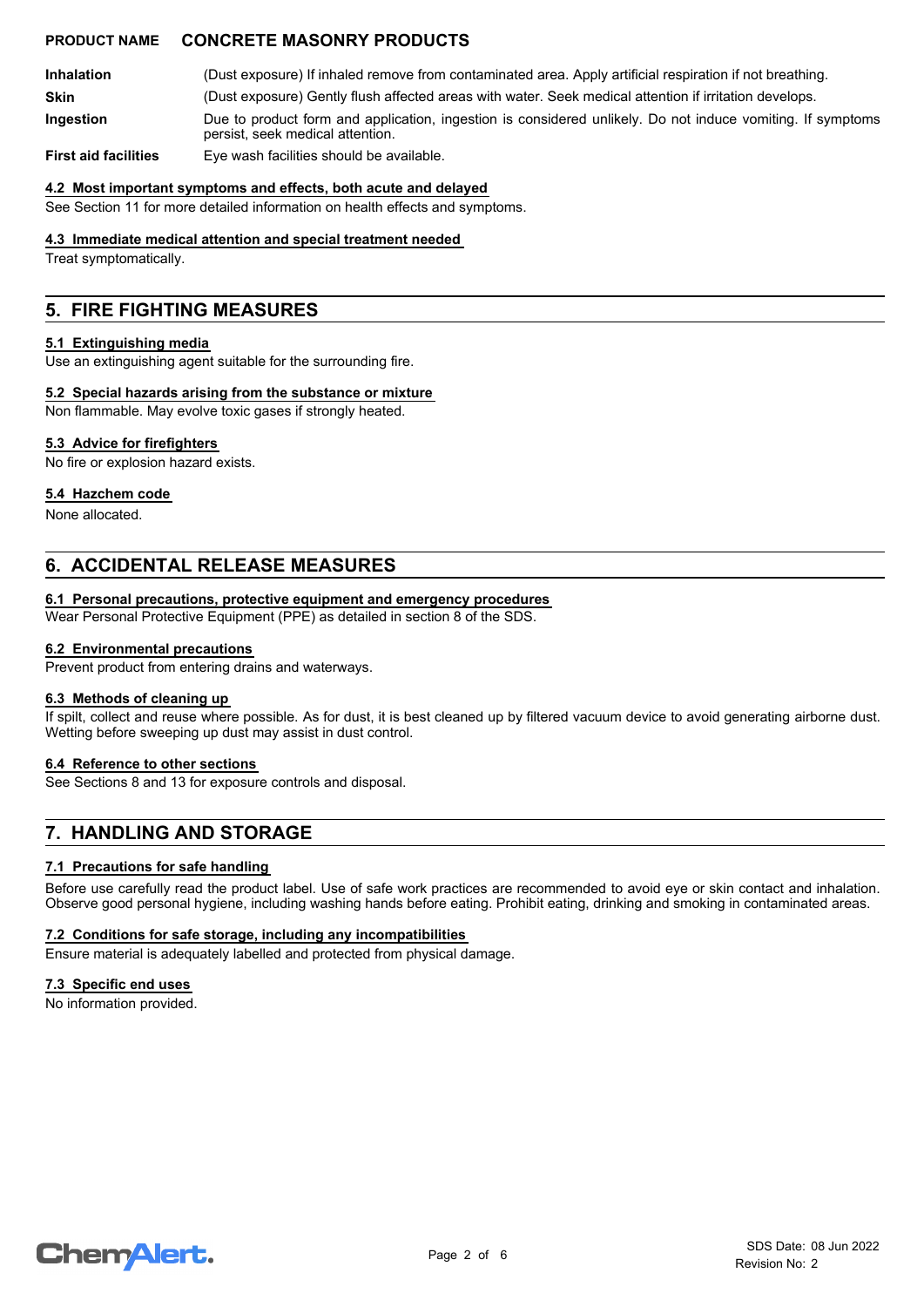# **8. EXPOSURE CONTROLS / PERSONAL PROTECTION**

# **8.1 Control parameters**

## **Exposure standards**

| Ingredient                                      | <b>Reference</b> | <b>TWA</b> |                   | <b>STEL</b>     |                   |
|-------------------------------------------------|------------------|------------|-------------------|-----------------|-------------------|
|                                                 |                  | ppm        | mq/m <sup>3</sup> | ppm             | mg/m <sup>3</sup> |
| Portland cement                                 | SWA [AUS]        | --         | 10                | $-$             | $\sim$            |
| Portland cement                                 | SWA [Proposed]   | --         |                   | $\qquad \qquad$ | $- -$             |
| Quartz (respirable dust)                        | SWA [AUS]        | --         | 0.05              | $- -$           | $- -$             |
| Quartz (respirable dust) (Precautionary advice) | WorkSafe VIC     | --         | 0.02              | $\qquad \qquad$ | $\sim$            |

#### **Biological limits**

No biological limit values have been entered for this product.

## **8.2 Exposure controls**

Avoid inhalation. Use in well ventilated areas. Where an inhalation risk exists, mechanical extraction ventilation is recommended. Maintain dust levels below the recommended exposure standard. **Engineering controls**

#### **PPE**

| Eye / Face         | If cutting or sanding with potential for dust generation, wear dust-proof goggles.                  |
|--------------------|-----------------------------------------------------------------------------------------------------|
| <b>Hands</b>       | Wear leather or cotton gloves.                                                                      |
| <b>Body</b>        | Not required under normal conditions of use.                                                        |
| <b>Respiratory</b> | If cutting or sanding with potential for dust generation, wear a Class P1 (Particulate) respirator. |



# **9. PHYSICAL AND CHEMICAL PROPERTIES**

## **9.1 Information on basic physical and chemical properties**

| <b>Appearance</b>                | <b>SOLID</b>                                     |
|----------------------------------|--------------------------------------------------|
| <b>Odour</b>                     | <b>SLIGHT ODOUR</b>                              |
| <b>Flammability</b>              | <b>NON FLAMMABLE</b>                             |
| <b>Flash point</b>               | <b>NOT RELEVANT</b>                              |
| <b>Boiling point</b>             | <b>NOT AVAILABLE</b>                             |
| <b>Melting point</b>             | <b>NOT AVAILABLE</b>                             |
| <b>Evaporation rate</b>          | <b>NOT AVAILABLE</b>                             |
| рH                               | <b>NOT AVAILABLE</b>                             |
| <b>Vapour density</b>            | <b>NOT AVAILABLE</b>                             |
| <b>Relative density</b>          | <b>NOT AVAILABLE</b>                             |
| Solubility (water)               | <b>INSOLUBLE</b>                                 |
| Vapour pressure                  | <b>NOT AVAILABLE</b>                             |
| <b>Upper explosion limit</b>     | <b>NOT RELEVANT</b>                              |
| Lower explosion limit            | <b>NOT RELEVANT</b>                              |
| <b>Partition coefficient</b>     | <b>NOT AVAILABLE</b>                             |
| <b>Autoignition temperature</b>  | <b>NOT AVAILABLE</b>                             |
| <b>Decomposition temperature</b> | <b>NOT AVAILABLE</b>                             |
| Viscositv                        | <b>NOT AVAILABLE</b>                             |
| <b>Explosive properties</b>      | <b>NOT AVAILABLE</b>                             |
| <b>Oxidising properties</b>      | <b>NOT AVAILABLE</b>                             |
| <b>Odour threshold</b>           | <b>NOT AVAILABLE</b>                             |
| 9.2 Other information            |                                                  |
| <b>Bulk density</b>              | 1200 kg/m <sup>3</sup> to 2300 kg/m <sup>3</sup> |
|                                  |                                                  |

# **10. STABILITY AND REACTIVITY**

# **Chemalert.**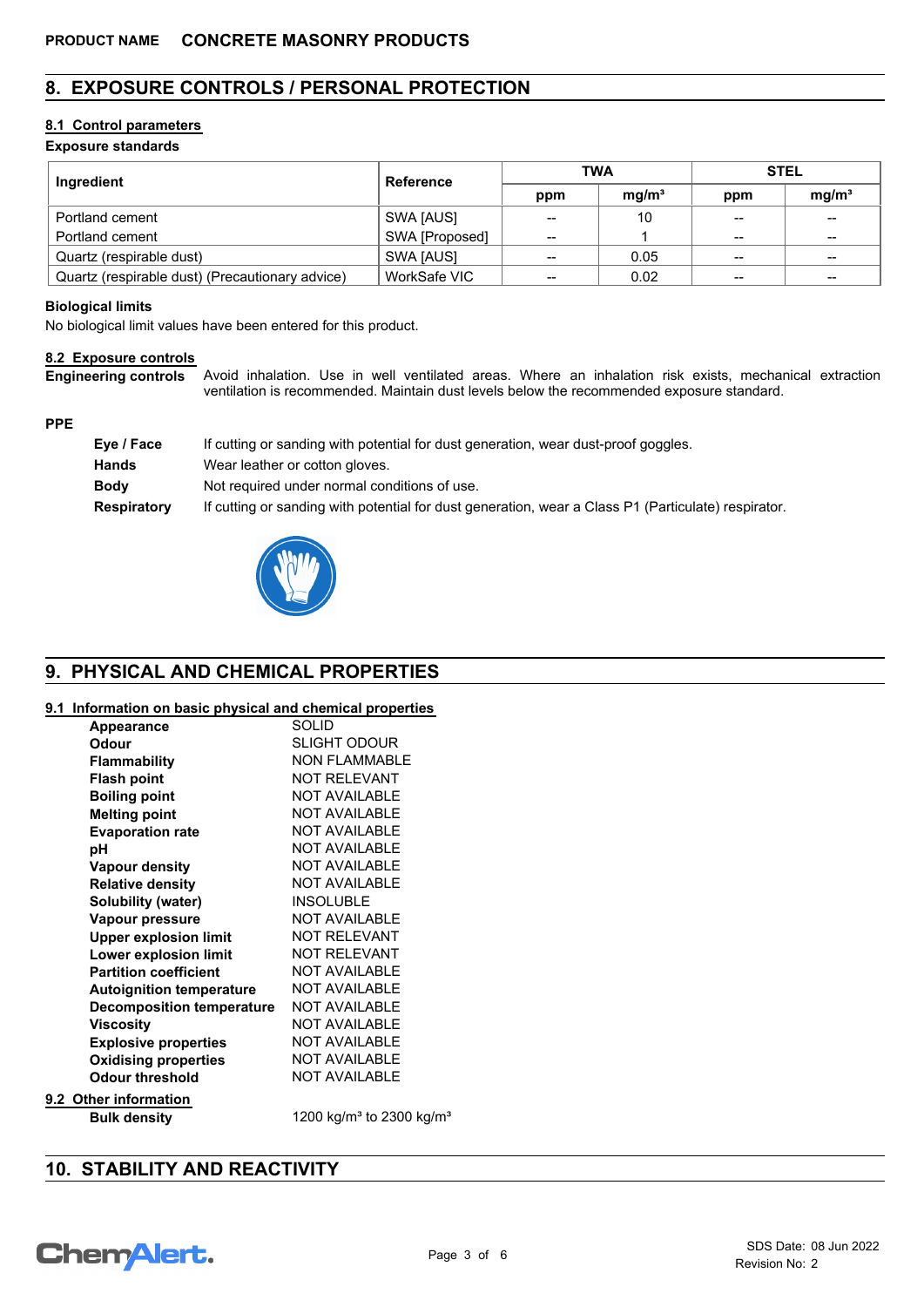## **10.1 Reactivity**

Carefully review all information provided in sections 10.2 to 10.6.

#### **10.2 Chemical stability**

No information provided.

#### **10.3 Possibility of hazardous reactions**

No information provided.

#### **10.4 Conditions to avoid**

No information provided.

#### **10.5 Incompatible materials**

Incompatible with oxidising agents (e.g. hypochlorites) and acids (e.g. nitric acid).

## **10.6 Hazardous decomposition products**

May evolve toxic gases if heated to decomposition.

# **11. TOXICOLOGICAL INFORMATION**

#### **11.1 Information on toxicological effects**

| <b>Acute toxicity</b>              | Based on available data, the classification criteria are not met.                                                                                                                                                                                                                                                                                                   |  |  |
|------------------------------------|---------------------------------------------------------------------------------------------------------------------------------------------------------------------------------------------------------------------------------------------------------------------------------------------------------------------------------------------------------------------|--|--|
| <b>Skin</b>                        | Mechanical irritant. Prolonged or repeated contact may result in mild irritation due to mechanical action.                                                                                                                                                                                                                                                          |  |  |
| Eye                                | Mechanical irritant. Due to product form and nature of use, the potential for exposure is reduced. Product<br>may only present a hazard if material is cut, drilled or sanded with dust generation, which may result in<br>mechanical irritation.                                                                                                                   |  |  |
| <b>Sensitisation</b>               | Not classified as causing skin or respiratory sensitisation.                                                                                                                                                                                                                                                                                                        |  |  |
| <b>Mutagenicity</b>                | Not classified as a mutagen.                                                                                                                                                                                                                                                                                                                                        |  |  |
| Carcinogenicity                    | Adverse health effects, usually associated with long term exposure to high respirable crystalline silica quartz<br>dust levels are not anticipated due to product form. This product may only present a hazard if rocks are cut or<br>drilled with dust generation. Respirable crystalline silica quartz is classified as carcinogenic to humans (IARC<br>Group 1). |  |  |
| <b>Reproductive</b>                | Not classified as a reproductive toxin.                                                                                                                                                                                                                                                                                                                             |  |  |
| STOT - single<br>exposure          | Dust can be generated during cutting of the product. Dusts are mechanical irritants that may cause throat<br><i>irritation.</i>                                                                                                                                                                                                                                     |  |  |
| <b>STOT - repeated</b><br>exposure | Adverse health effects, usually associated with long term exposure to high respirable crystalline silica quartz<br>dust levels are not anticipated due to the product form. This product may present a hazard if cut or drilled<br>with dust generation. CAUTION: Repeated exposure to dust may cause lung fibrosis (silicosis).                                    |  |  |
| <b>Aspiration</b>                  | Not applicable for solids.                                                                                                                                                                                                                                                                                                                                          |  |  |

# **12. ECOLOGICAL INFORMATION**

# **12.1 Toxicity**

No information provided.

**12.2 Persistence and degradability**

No information provided.

#### **12.3 Bioaccumulative potential**

No information provided.

#### **12.4 Mobility in soil**

No information provided.

## **12.5 Other adverse effects**

No information provided.

# **13. DISPOSAL CONSIDERATIONS**

## **13.1 Waste treatment methods**

Reuse where possible. No special precautions are normally required when handling this product. **Waste disposal**

# **ChemAlert.**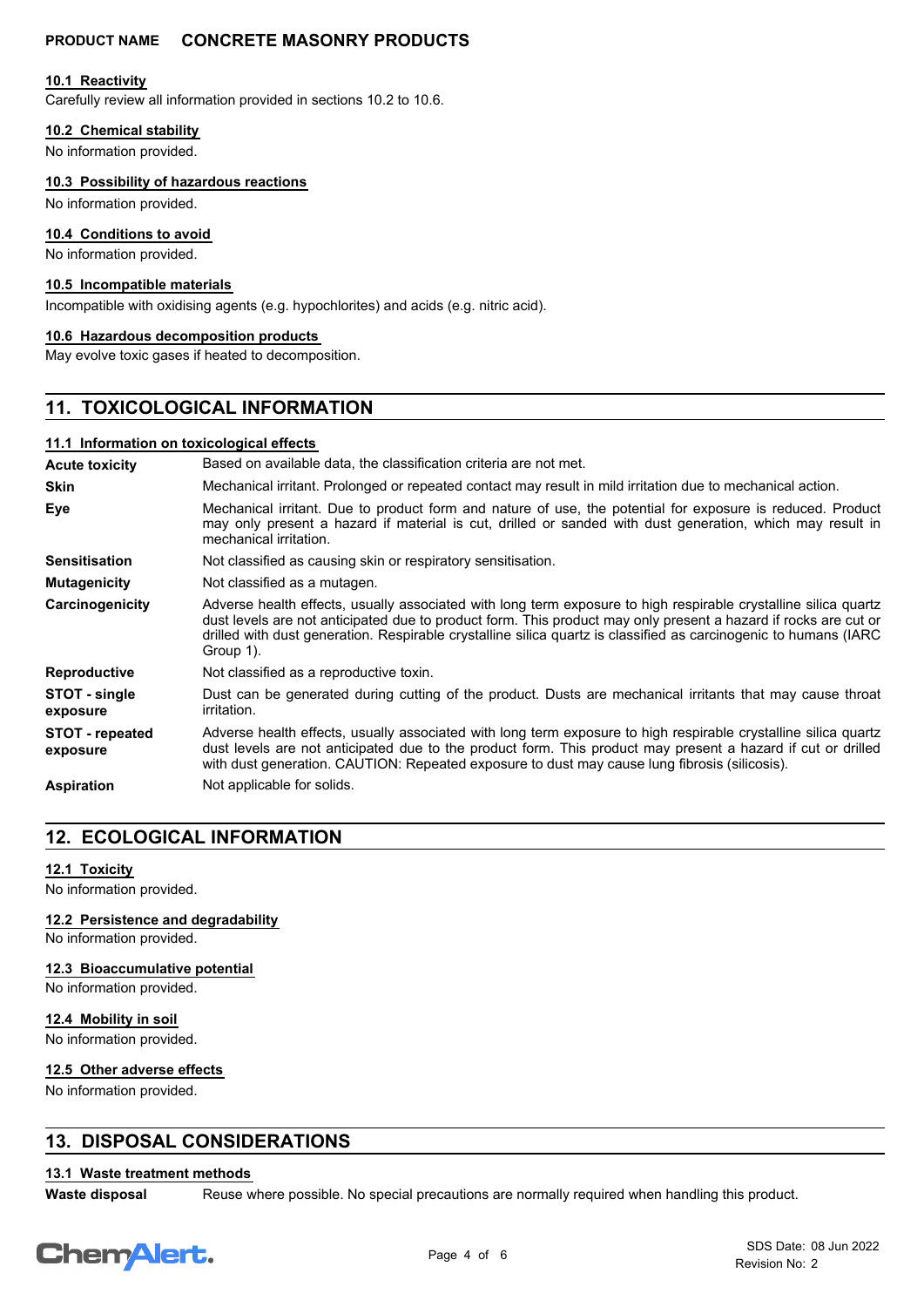Legislation **Dispose of in accordance with relevant local legislation.** 

# **14. TRANSPORT INFORMATION**

## **NOT CLASSIFIED AS A DANGEROUS GOOD BY THE CRITERIA OF THE ADG CODE, IMDG OR IATA**

|                                     | <b>LAND TRANSPORT (ADG)</b> | <b>SEA TRANSPORT (IMDG / IMO)</b> | AIR TRANSPORT (IATA / ICAO) |
|-------------------------------------|-----------------------------|-----------------------------------|-----------------------------|
| 14.1 UN Number                      | None allocated.             | None allocated.                   | None allocated.             |
| 14.2 Proper<br><b>Shipping Name</b> | None allocated.             | None allocated.                   | None allocated.             |
| 14.3 Transport<br>hazard class      | None allocated.             | None allocated.                   | None allocated.             |
| 14.4 Packing Group                  | None allocated.             | None allocated.                   | None allocated.             |

#### **14.5 Environmental hazards**

No information provided.

#### **14.6 Special precautions for user**

**Hazchem code** None allocated.

# **15. REGULATORY INFORMATION**

A poison schedule number has not been allocated to this product using the criteria in the Standard for the Uniform Scheduling of Medicines and Poisons (SUSMP). **15.1 Safety, health and environmental regulations/legislation specific for the substance or mixture Poison schedule**

Safe Work Australia criteria is based on the Globally Harmonised System (GHS) of Classification and Labelling of Chemicals (GHS Revision 7). **Classifications**

**AUSTRALIA: AIIC (Australian Inventory of Industrial Chemicals)** All components are listed on AIIC, or are exempt. **Inventory listings**

# **16. OTHER INFORMATION**

**Additional information**

Boral Review Team

Health & Hygiene Christopher Aebi Occupational Hygienist

Safety & Dangerous Goods John Scales HSE Advisor

Environment & Community Andrew Gurnett National Environment Coordinator

**Quality** Neill Roos National Technical Manager, Roofing and Masonry East

Boral Product Custodian Michael Morrissey National Manufacturing Manager, Roofing and Masonry East

RESPIRATORS: In general the use of respirators should be limited and engineering controls employed to avoid exposure. If respiratory equipment must be worn ensure correct respirator selection and training is undertaken. Remember that some respirators may be extremely uncomfortable when used for long periods. The use of air powered or air supplied respirators should be considered where prolonged or repeated use is necessary.

# **ChemAlert.**